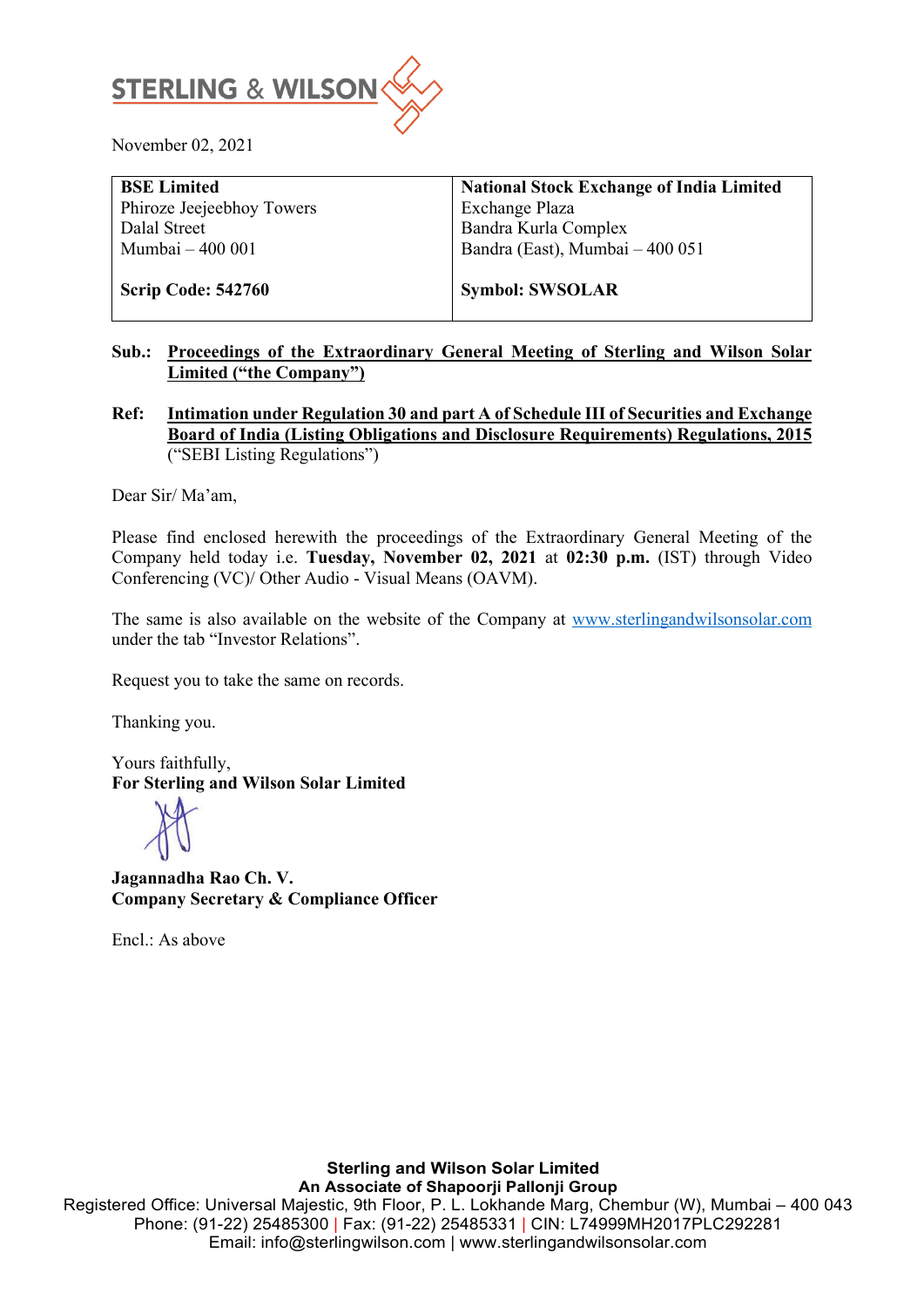

## **Proceedings of the Extraordinary General Meeting**

**The Extraordinary General Meeting ("EGM") of Sterling and Wilson Solar Limited ("the Company"), was held on Tuesday, November 02, 2021 at 02:30 p.m. (IST) through Video Conference (VC)/ Other Audio-Visual Means (OAVM) as permitted by the Ministry of Corporate Affairs ("MCA") and Securities and Exchange Board of India ("SEBI").**

Mr. Khurshed Daruvala, Chairman of the Company, chaired the meeting and after ascertaining the requisite quorum being present, called the meeting to order at 02:30 p.m. (IST). The Chairman welcomed the Members to the EGM.

Mr. Daruvala informed the Members that, in view of the continuing Covid-19 pandemic, and to ensure social distancing norms, this EGM of the Company was convened through VC/ OAVM, in accordance with various circulars issued by MCA in this regard and in compliance with the applicable provisions of the Companies Act, 2013 and Securities and Exchange Board of India (Listing Obligations and Disclosure Requirements) Regulations, 2015 ("SEBI Listing Regulations")

He then introduced himself and other Directors and Officers of the Company present at the meeting as under:

| Mr. Khurshed Daruvala      | $\ddot{\cdot}$ | Chairman of the Company & Chairperson of the                                                                                                                                                              |
|----------------------------|----------------|-----------------------------------------------------------------------------------------------------------------------------------------------------------------------------------------------------------|
|                            |                | <b>Stakeholders Relationship Committee</b>                                                                                                                                                                |
| Ms. Rukhshana Mistry       | $\ddot{\cdot}$ | Independent Director & Chairperson of Audit Committee                                                                                                                                                     |
|                            |                | Ms. Mistry, Member of the Nomination and Remuneration<br>Committee was authorized by Mr. Keki Elavia, Chairperson<br>of the Nomination and Remuneration Committee to attend<br>this meeting on his behalf |
| Mr. Pallon Mistry          | $\ddot{\cdot}$ | Non-Executive Director                                                                                                                                                                                    |
| Mr. Bikesh Ogra            | $\ddot{\cdot}$ | Non-Executive Director                                                                                                                                                                                    |
| Mr. Amit Jain              | $\ddot{\cdot}$ | Global CEO – Sterling and Wilson Solar Group                                                                                                                                                              |
| Mr. Chandra Kishore Thakur | $\ddot{\cdot}$ | Manager of the Company                                                                                                                                                                                    |
| Mr. Bahadur Dastoor        | $\ddot{\cdot}$ | <b>Chief Financial Officer</b>                                                                                                                                                                            |
| Mr. Jagannadha Rao Ch. V.  | $\ddot{\cdot}$ | Company Secretary & Compliance Officer                                                                                                                                                                    |

Mr. Daruvala also welcomed the representatives of  $M/s$ . Kalyaniwalla & Mistry LLP, the Statutory Auditors of the Company and Manish Ghia & Associates, the Secretarial Auditors and Scrutinizers of the Company, attending this meeting.

Thereafter, Mr. Jagannadha Rao Ch. V., Company Secretary, informed the Members that there was no proxy facility available for this meeting. He further informed that the certificate obtained from the Statutory Auditors of the Company certifying that the preferential issue is being made in compliance with the SEBI (Issue of Capital and Disclosure Requirements) Regulations, 2018 was available for inspection electronically.

## **Sterling and Wilson Solar Limited An Associate of Shapoorji Pallonji Group**

Registered Office: Universal Majestic, 9th Floor, P. L. Lokhande Marg, Chembur (W), Mumbai – 400 043 Phone: (91-22) 25485300 | Fax: (91-22) 25485331 | CIN: L74999MH2017PLC292281 Email: info@sterlingwilson.com | www.sterlingandwilsonsolar.com